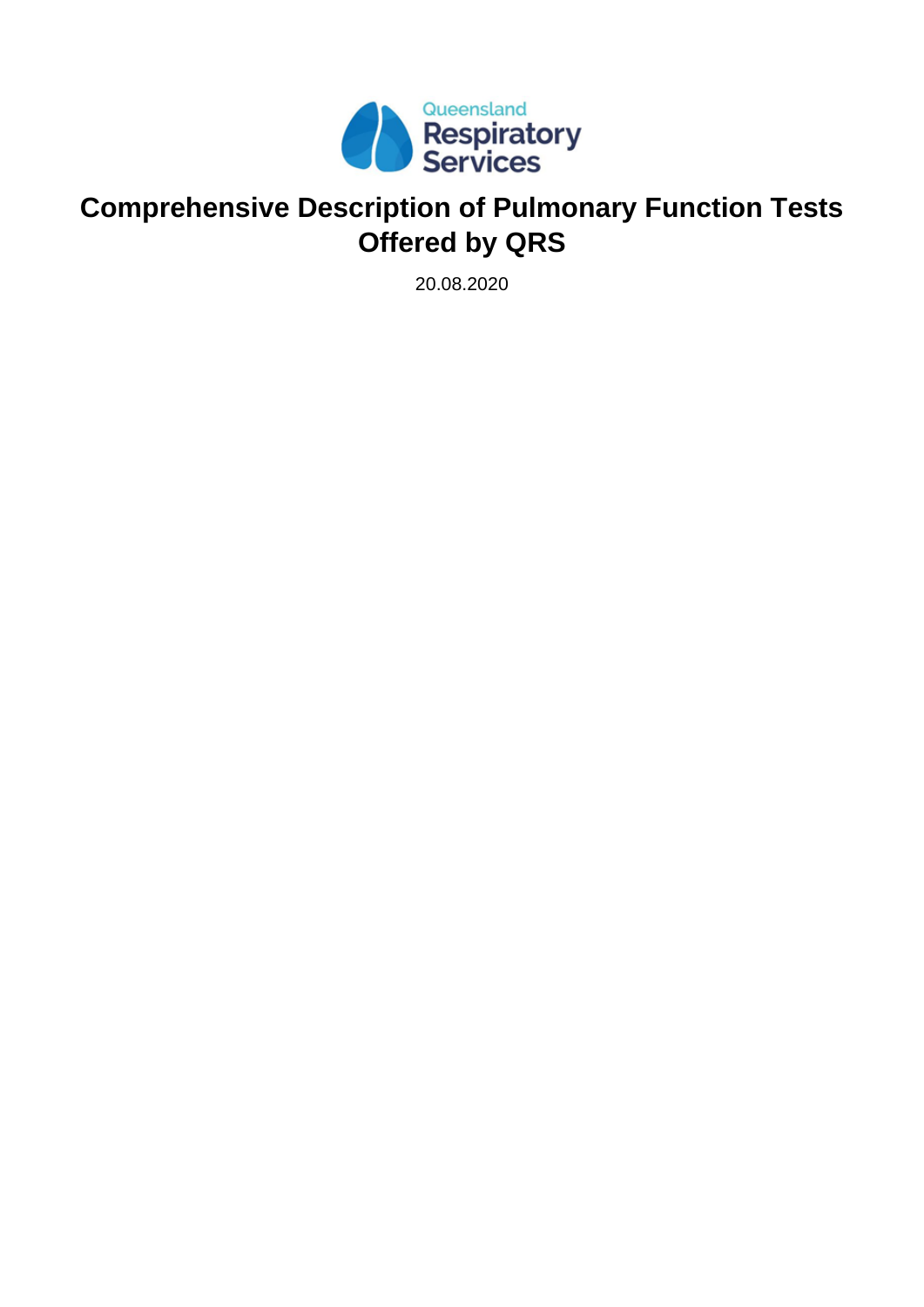# Contents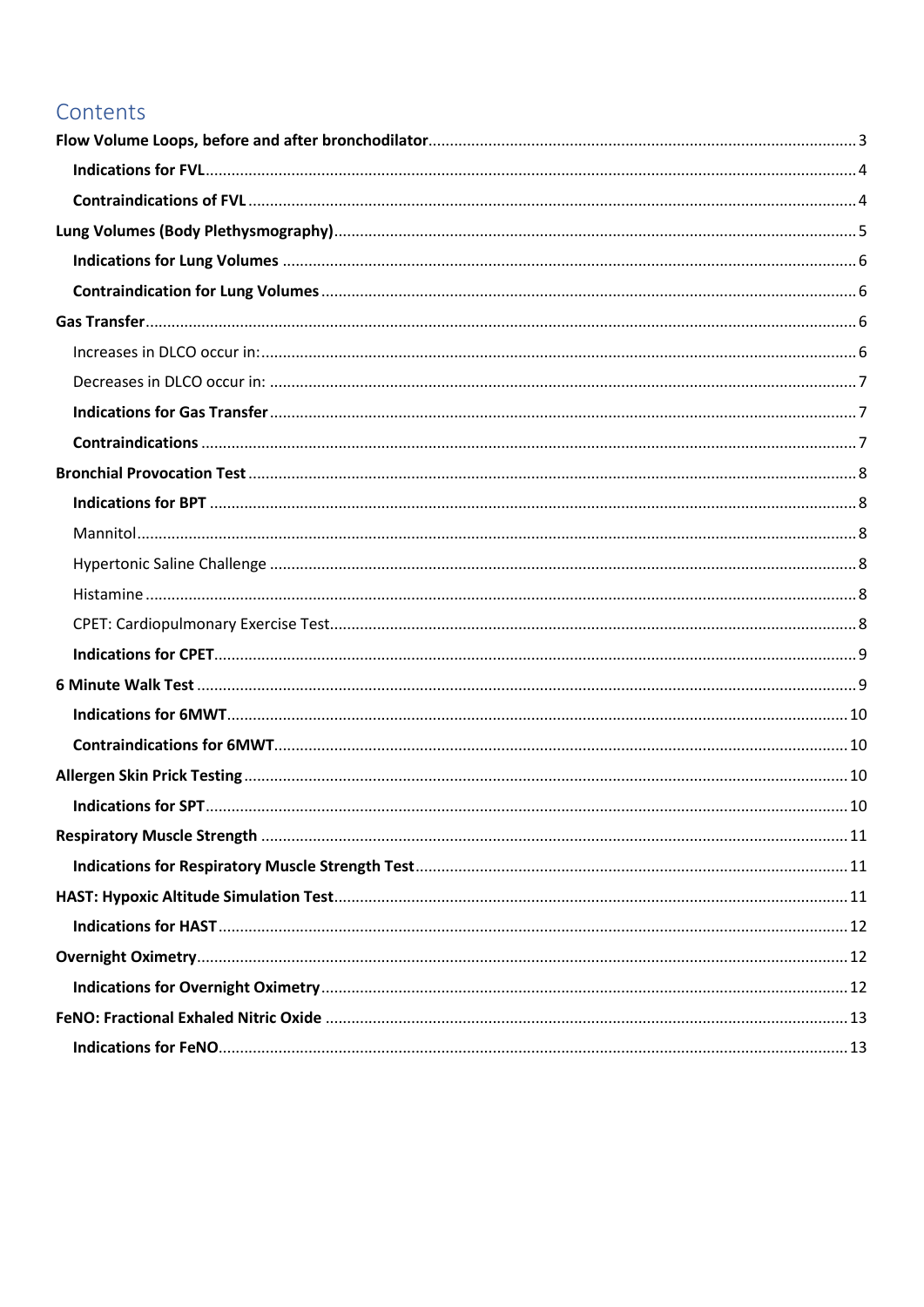# <span id="page-2-0"></span>Flow Volume Loops, before and after bronchodilator

Flow volume loops are a physiological test that measures inhaled and exhaled volumes of air as a function of time. The primary signal measured is volume and flow. Parameters obtained are, vital capacity (VC), the largest volume of air that can either be inspired or expired from the lungs. VC measured from a maximal forced exhalation is called the forced vital capacity (FVC). The most commonly measured parameters from the FVC manoeuvre are the FVC itself and the forced expiratory volume in one second (FEV1). Various flows can be measured in conjunction with an FVC manoeuvre, either at specific points or across specific intervals.

Many of the flow measurements from the forced expiration can also be obtained during forced inspiration. The forced inspiratory vital capacity (FIVC) is often measured in conjunction with the FVC, and like the FVC, various inspiratory flows can be measured [e.g., peak inspiratory flow (PIF) and forced inspiratory flow when 50% of the FIVC has been inhaled (FIF50%)].

The graphic display of the FVC manoeuvre is useful during testing for assessing patient effort and cooperation. The spirogram is also helpful for assessing the quality of the manoeuvre and for interpretative purposes. Two common spirogram displays are used: volume-time and flow-volume.

Since the FVC manoeuvre includes measurements of both volume and flow, it is useful in the assessment of both restrictive and obstructive diseases. Diseases that interfere with the bellows action of the chest wall or lungs result in a reduction of vital capacity. A reduced FVC or VC, without a disproportionately greater reduction in flows, suggests a restrictive disorder. This "restrictive" pattern predicts a reduced total lung capacity (TLC) only about half the time; the absence of the restrictive pattern strongly predicts a normal TLC. Measurement of additional lung volumes, such as TLC, are required to confirm the presence of a restrictive pattern.

Spirometry is the diagnostic tool for evaluation of obstructive lung disease. Maximal air flow depends primarily on the elastic recoil of the lungs, the compliance and calibre of the airways. During forced expiration from TLC, airflow limitation begins in the large airways (trachea and mainstem bronchi) with the development of turbulent flow. As the forced expiration continues, the site of air flow limitation moves to smaller airways where flow is laminar. Flow is limited by the compression of the airways downstream from the "equal pressure point". As the lungs empty, the equal pressure point moves into smaller airways. Measurements of flow at different lung volumes allows assessment of the status of the airways. Loss of elastic recoil (as in emphysema) results in increased compression of the airways and markedly reduced flows at all lung volumes. A decrease in the calibre of the airways (as in asthma or bronchitis) directly limits flow developed for a given driving pressure.

The pattern of flow reduction can be used to assess the site of flow limitation. Large airway obstructions, such as tumours, usually limit flow across a wide range of lung volumes. By measuring maximal flows during both inspiration and expiration, the nature of central airway obstruction can often be identified (i.e., fixed versus variable, intrathoracic versus extrathoracic). Measured flows are compared to those of healthy individuals to determine the severity of airway obstruction.

A comparison of erect and supine spirometry has been advocated as a clinical test for diaphragmatic weakness and is a useful adjunct to measuring maximum respiratory pressures, especially in those patients too ill or unable to perform mouth pressure manoeuvres.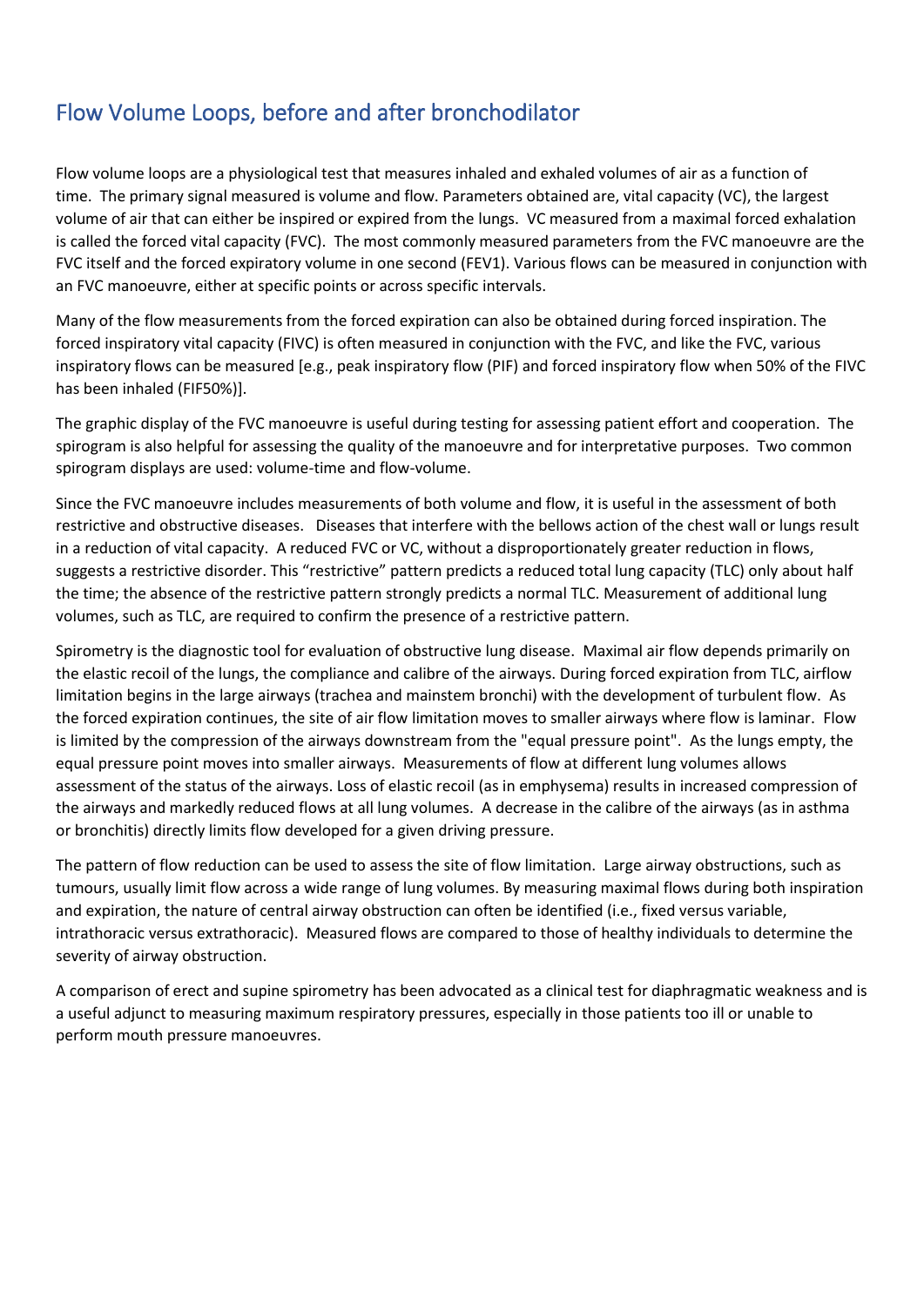# <span id="page-3-0"></span>Indications for FVL

#### Diagnostic

- To evaluate symptoms, signs, or abnormal laboratory tests
- To measure the effect of disease on pulmonary function
- To screen individuals at risk of having pulmonary disease
- To assess preoperative risk
- To assess prognosis
- To assess health status before enrolment in strenuous physical activity programs

#### Monitoring

- To assess therapeutic intervention
- To describe the course of diseases affecting lung function
- To monitor those exposed to injurious agents
- To monitor for adverse reactions to drugs with known pulmonary toxicity

#### Disability/Impairment Evaluations

- To assess patients as part of a rehabilitation program
- To assess risks as part of an insurance evaluation
- To assess individuals for legal reasons

#### Public Health

- Epidemiological surveys
- Derivation of reference equations
- Clinical research

#### <span id="page-3-1"></span>Contraindications of FVL

The following conditions may pose a relative danger to the patient or affect the validity of performance of spirometry:

- Haemoptysis of unknown origin
- Recent pneumothorax
- Unstable cardiovascular status
- Thoracic, abdominal, or cerebral aneurysms
- Recent eye surgery
- Presence of an acute disease that might interfere with test performance (e.g., nausea, or vomiting, chest or abdominal pain)
- Recent surgery of thorax or abdomen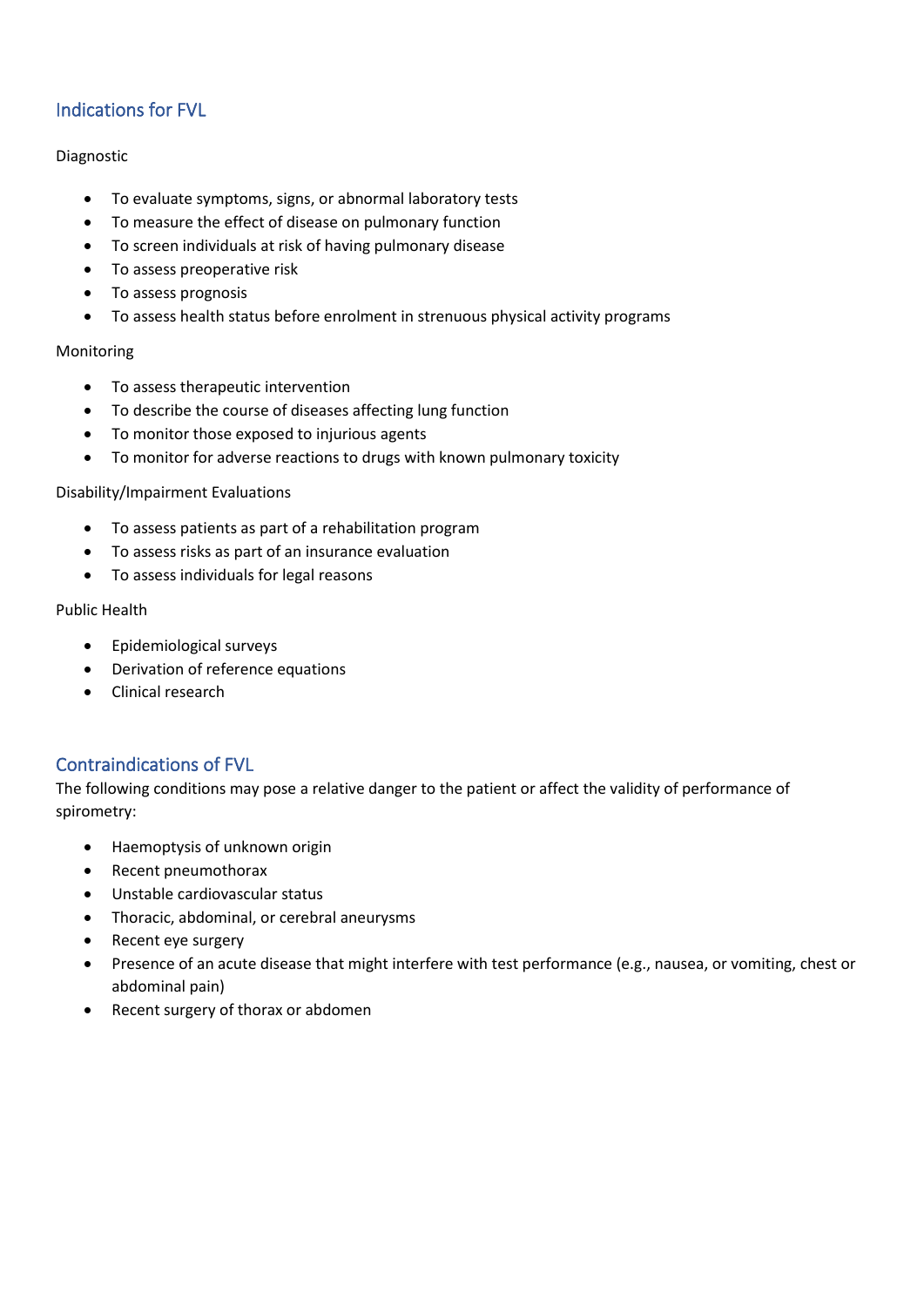# <span id="page-4-0"></span>Lung Volumes (Body Plethysmography)

The measurement of static lung volumes generally refers to measuring the various lung "capacities" and "volumes." The capacities include: functional residual capacity (FRC), total lung capacity (TLC), vital capacity (VC), and inspiratory capacity (IC).

These four capacities can be divided into sub-volumes which are also measured and include: inspiratory reserve volume (IRV), expiratory reserve volume (ERV), tidal volume (TV), and residual volume (RV). The sum of two or more lung volume subdivisions comprises a lung capacity.

**FRC** is the volume of gas from which a normal breath is taken, or alternatively, the volume of gas present in the lung at end-expiration during tidal breathing. The term "thoracic gas volume" (generally referred to when measuring this volume of gas using the body plethysmograph and abbreviated TGV or VTG) is nonspecific and refers to the absolute volume of air in the thorax at any point in time and at any alveolar pressure, and the use of this term is not recommended and it should be replaced with more specific terminology (e.g., FRCpleth). The FRC increases with aging and may also increase in the presence of lung diseases that cause air-trapping (e.g., asthma, chronic bronchitis and emphysema). Conversely, the FRC can be reduced in the presence of restrictive lung disease processes such as interstitial lung disease (ILD) and pneumonectomy.

**TLC** is the total or greatest volume of gas in the lungs at the end of a full inspiration. TLC is calculated by either summing FRC and IC, or VC and RV. TLC may be normal or increased with obstructive lung diseases and tends to be reduced with restrictive lung diseases or neuromuscular disorders. IC is the maximal amount of gas inspired from a normal end-expiration (FRC). It is also the sum of IRV and TV.

**VC** is the volume change at the mouth between the positions of full inspiration and complete expiration. It is also the sum of TV, IRV, and ERV. As compared to the forced expiratory vital capacity (FVC), the slow vital capacity (SVC) is an untimed manoeuvre and may also be referred to as the "relaxed vital capacity", or simply as VC. The inspiratory vital capacity (IVC) is also performed in a relaxed manner from a position of full expiration to full inspiration. The VC may be maintained within the normal range with certain pulmonary diseases but is often reduced in the presence of obstructive lung diseases. It is also reduced in the presence of restrictive lung diseases or neuromuscular disorders.

**ERV** is the volume of gas that can be maximally exhaled from the end-expiratory level during tidal breathing (i.e., FRC). TV (also denoted as VT) is the volume of gas inhaled or exhaled with the respiratory cycle. If it is measured under conditions other than quiet relaxed breathing, then this should be indicated. The IRV is the maximal volume of gas that can be inhaled from the end-inspiratory level during tidal breathing.

**RV** is the volume of gas remaining in the lungs after maximal (complete) exhalation regardless of the lung volume at which expiration was started. It requires maximal expiratory efforts and cannot be obtained in non-cooperating subjects. It is indirectly determined by subtracting the ERV from FRC, or VC from TLC. It is usually elevated in obstructive lung diseases and reduced with restrictive lung diseases.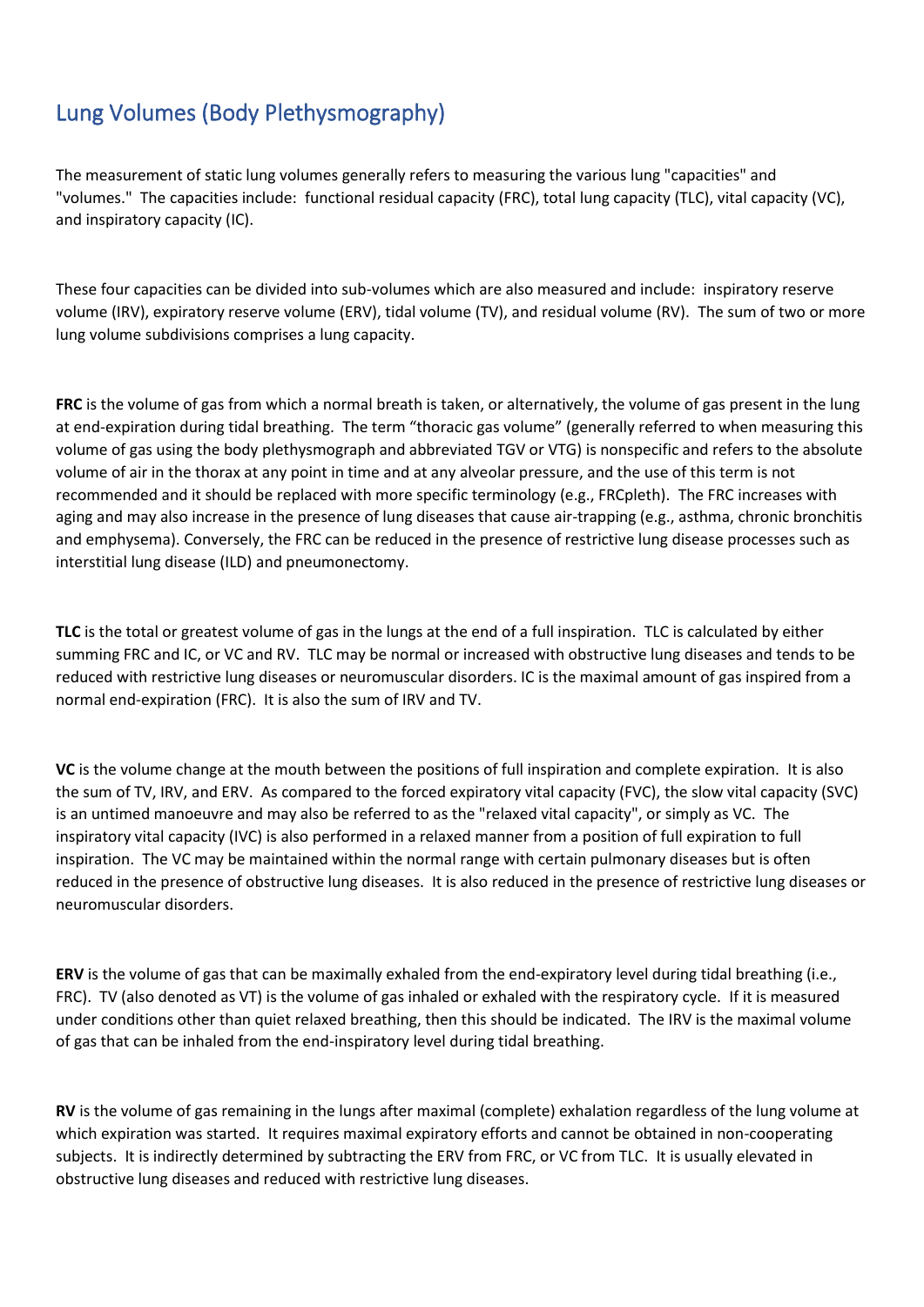Assessment of lung volumes is used to establish or confirm a "restrictive ventilatory defect" or in diagnosing hyperinflation and abnormal distensibility as may occur in patients with emphysema. Static lung volumes are also useful for differentiating types of lung disease processes characterized by airflow limitation that have similar forced expiratory configurations.

### <span id="page-5-0"></span>Indications for Lung Volumes

- Establish or confirm a diagnosis of a restrictive ventilatory defect
- To distinguish between obstructive and restrictive process
- Assess response to therapeutic intervention E.g. lobectomy, chemotherapy, transplantation.
- Evaluation of pulmonary disability
- Aid in the interpretation of other lung function tests
- Preoperative assessment
- Quantify the amount of non-ventilated lung

### <span id="page-5-1"></span>Contraindication for Lung Volumes

- Severe claustrophobia (body plethysmogaphy performed in booth)
- The presence of acute disease that might affect test performance i.e. any condition causing pain on inspiration e.g. pleurisy
- The presence of any abnormality that might affect test performance e.g. mouth deformities causing leakage of air around the mouthpiece or a cracked rib causing pain
- Any mental or physical condition that affects the ability of the patient to cooperate and follow instructions

# <span id="page-5-2"></span>Gas Transfer

The diffusing capacity of the lung for carbon monoxide (DLCO), also referred to as the transfer factor of the lung for carbon monoxide (TLCO), is used to evaluate the transfer of gas from the distal air spaces into the pulmonary capillaries. It can be measured when known and very low concentrations of carbon monoxide (CO) are inspired. The rate of CO disappearance is calculated from the ratio of the CO concentrations of the inspired and expired gas and then expressed as a function of the driving pressure (mL CO/min/mmHg).

Breath-hold with alveolar sample collection: In this technique, the patient inhales a volume of test gas containing 0.3% CO 0.3 CH4 (or 10% He with some equipment) and 21% oxygen (O2) with the balance nitrogen (N2). The test gas is held in the lungs for approximately 10 seconds, and then enough gas is exhaled to wash out the mechanical and anatomical dead space and to collect a sample for analysis.

#### <span id="page-5-3"></span>Increases in DLCO occur in:

- Polycythemia
- Pulmonary haemorrhage
- Diseases associated with increased pulmonary blood flow
- Exercise
- Asthma
- Mueller manoeuvre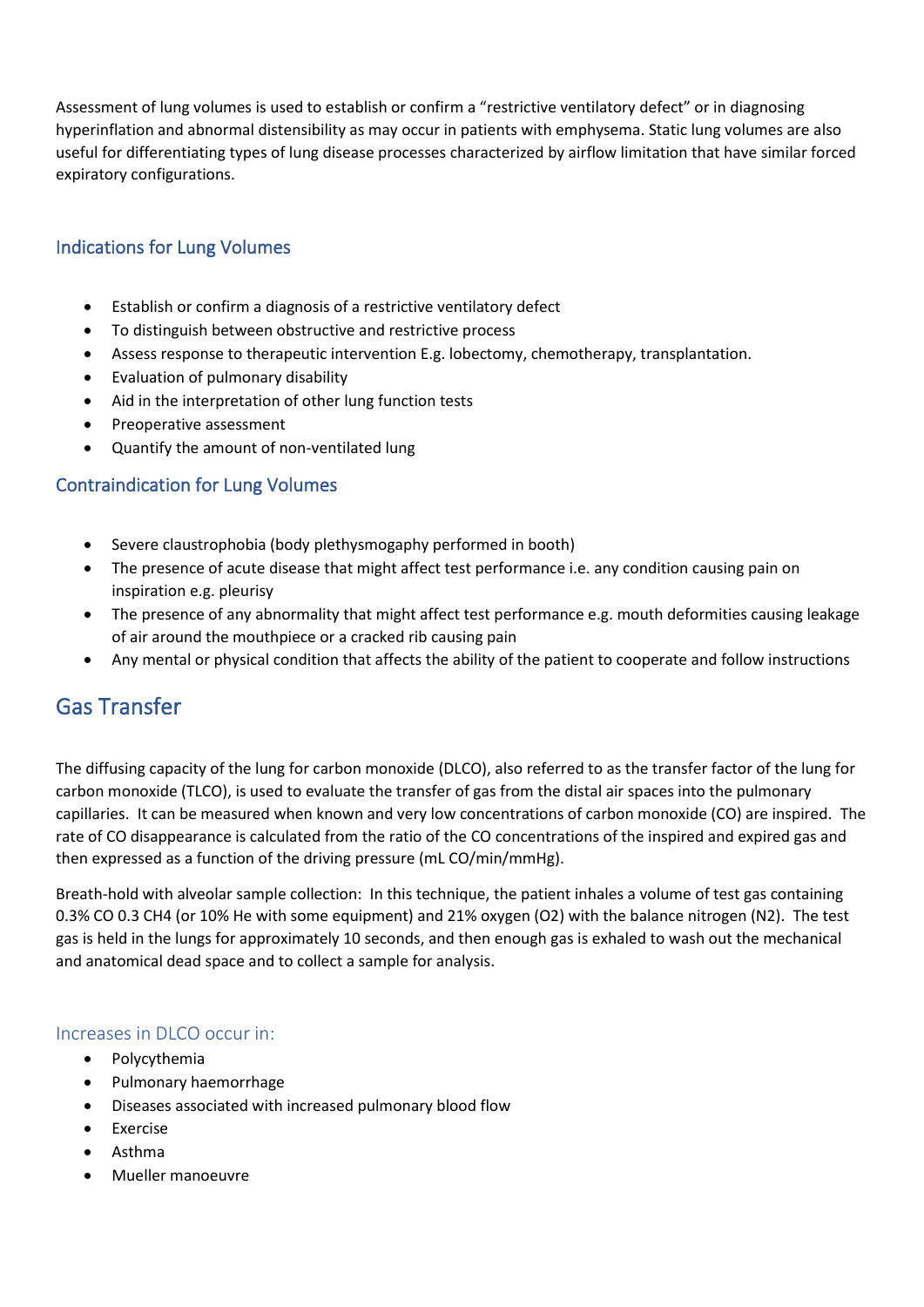### <span id="page-6-0"></span>Decreases in DLCO occur in:

- Emphysema
- Parenchymal lung diseases (e.g., interstitial pulmonary fibrosis)
- Pulmonary involvement in systemic diseases
- Cardiovascular diseases
- Pulmonary embolism
- Anemia
- Haemoglobin binding changes (e.g., increased COHb)
- Valsalva manoeuvre

## <span id="page-6-1"></span>Indications for Gas Transfer

- Evaluation and follow-up diseases which involve lung parenchyma (e.g., those associated with dusts, drug reactions, or sarcoidosis)
- Evaluation and follow-up of emphysema
- Differentiating among chronic bronchitis, emphysema and asthma
- Evaluation of pulmonary involvement in systemic disease
- Evaluation of cardiovascular diseases
- Prediction of arterial desaturation during exercise in some patients with lung disease
- Evaluation and quantification of impairment and disability associated with interstitial lung diseases and emphysema
- Evaluation of the pulmonary effects of chemotherapy agents or other drugs known to induce pulmonary dysfunction
- Evaluation of pulmonary haemorrhage
- As an early indication of certain pulmonary infections that cause diffuse pneumocystis (e.g., pneumocystis pneumonia)

### <span id="page-6-2"></span>**Contraindications**

- The presence of acute disease that might affect test performance i.e. any condition causing pain on inspiration e.g. pleurisy
- The presence of any abnormality that might affect test performance e.g. mouth deformities causing leakage of air around the mouthpiece or a cracked rib causing pain
- Any mental or physical condition that affects the ability of the patient to cooperate and follow instructions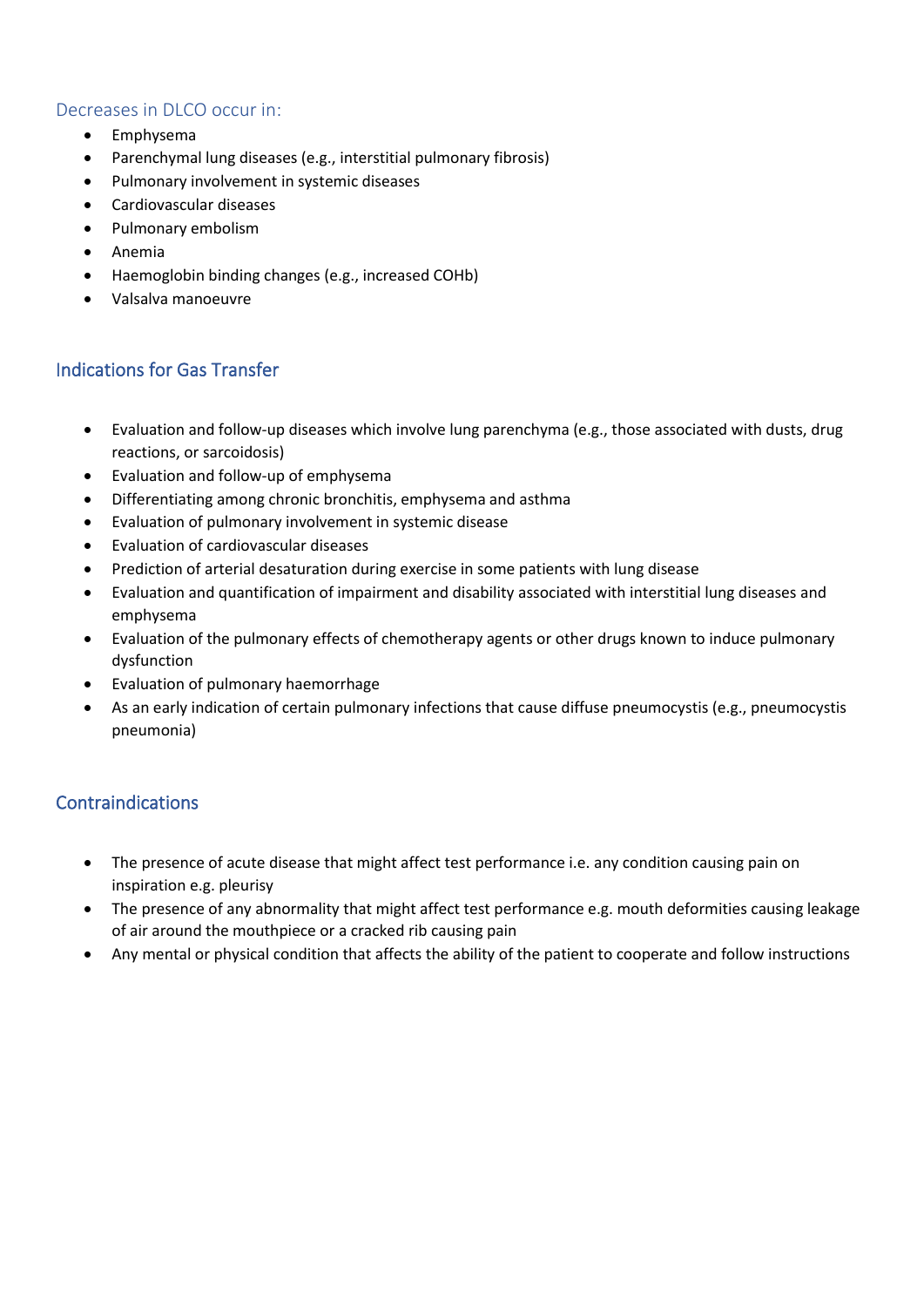# <span id="page-7-0"></span>Bronchial Provocation Test

Variable airways obstruction can either be demonstrated either with a bronchodilator or be induced by bronchoprovocation testing. The assessment of whether lung function improves after a bronchodilator drug is administered is one of the respiratory laboratory's most requested tests. It provides an indication of treatment and can be used for confirming a diagnosis of asthma. A change in forced expiratory volume in one second (FEV1) of >12% and 200 ml is considered significant.

Sensitivity of the airways to provoking stimuli is a method used to confirm the diagnosis of asthma. There is a range of provoking stimuli but most protocols utilize a dose response curve. A positive test is one where there is a significant decrease in FEV1 and is classified as hyper-responsive. The FEV1 is the lung function index of first choice in clinical practice to monitor bronchial responsiveness.

### <span id="page-7-1"></span>Indications for BPT

• Assessment of Airway Hyper-responsiveness (AHR)

#### <span id="page-7-2"></span>Mannitol

Mannitol (Aridol) is an indirect osmotic bronchial challenge test indicated for identifying bronchial hyperresponsiveness to assist in the diagnosis of Asthma. A positive Mannitol challenge can be achieved by a fall in FEV1 of 15% from baseline or an incremental fall of 10% in FEV1 between consecutive Mannitol doses. Mannitol is classed as the Gold Standard of bronchial provocation testing

#### <span id="page-7-3"></span>Hypertonic Saline Challenge

The standardized method utilizes 4.5% saline in an ultrasonic nebuliser, starting with a 1 minute exposure and doubling up to 8 minutes or until there has been a 15% decrease in FEV1 or more or until 15-18 g of solution has been delivered. Hypertonic Saline Challenge is most commonly used for SCUBA diving clearance.

#### <span id="page-7-4"></span>Histamine

Histamine, a parasympathomimetic is a common pharmacological agent utilized in direct bronchial provocation testing. An advantage of histamine is its rapid metabolism which reduces cumulative effects and allows increasing concentrations to be given at frequent intervals. Histamine is one of the major inflammatory mediators involved in asthma, mainly by producing airway obstruction directly by smooth muscle contraction. Histamine is seldom used for bronchial provocation due to alternatives available.

#### <span id="page-7-5"></span>CPET: Cardiopulmonary Exercise Test

CPET involves the assessment of cardio-pulmonary function during incremental exercise and combines the routine measurements of the electrocardiogram (ECG), blood pressure and power output with the analysis of exhaled gases. It is useful in a wide spectrum of clinical settings and helpful in clinical decision making. In practice, CPET is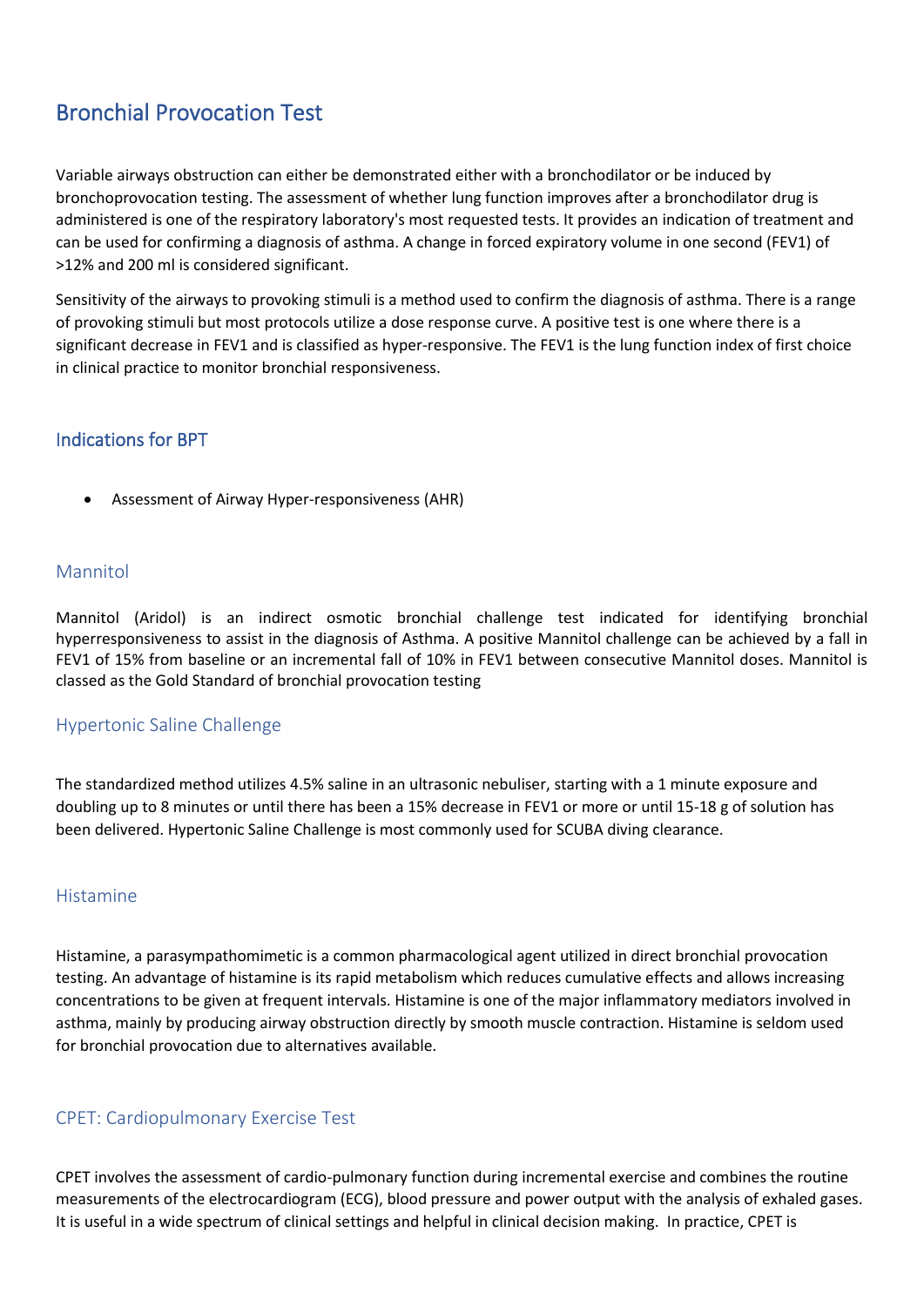considered when specific questions persist after consideration of basic clinical data (e.g., physical examination, chest radiograph, pulmonary function tests, and ECG).

Cellular respiration involves the oxidation of carbohydrates, fats and glycogen stores using both aerobic and anaerobic metabolic pathways. The volume of oxygen (O2) taken up each minute by the muscles for the oxidative process (VO2), increases during exercise proportionate to the work rate that is being performed. In order to satisfy the increased metabolic needs of the exercising muscle, the lungs, heart, pulmonary circulation and peripheral circulation must respond in a coordinated fashion appropriate to the increase in metabolic demand. As exercise intensity increases, one or more of these essential systems may reach its maximal response, imposing a limitation to exercise. The assessment of maximum O2 consumption (VO2max) and determining any limitations to further increases in VO2 is an important diagnostic tool. The quantification and physiologic response of V O2, carbon dioxide (CO2) production (VCO2), and the minute ventilation (VE) and other cardiopulmonary variables measured during a CPET allows the clinician to study the response of these systems under controlled metabolic stress.

### <span id="page-8-0"></span>Indications for CPET

- Determination of the exercise capacity
- Determination of the cause of a cardiopulmonary limitation to exercise
- Identification of abnormal cardiopulmonary responses to exercise
- Exercise prescription and monitoring response to exercise for training and rehabilitation
- Evaluation of results of therapeutic intervention
- Pre-operative evaluation
- Impairment/disability evaluation
- Selection of patients for cardiac transplantation
- Evaluating unexplained dyspnea when initial cardiopulmonary testing is nondiagnostic

# <span id="page-8-1"></span>6 Minute Walk Test

In the assessment of functional capacity in patients with respiratory disease, objective measures are considered better than questioning patients about their abilities to perform activities (such as asking the number of blocks that can be walked).

The 6-minute walk test (6MWT) is a practical simple test to perform that does not require exercise equipment. The 6MWT measures the distance that a patient can walk quickly on a flat hard surface in a period of 6 minutes (the 6MWD). The 6MWT evaluates the global and integrated responses of all body systems involved during exercise. It does not provide specific information on the function of each of the different organs and systems involved as is possible with the cardiopulmonary exercise test. Most patients do not achieve maximal exercise capacity during the 6MWT, and instead, choose their own level of intensity.

The most common use of the 6MWT is to measure the response to therapy in patients with a severe cardiopulmonary disease. The patient's pre-treatment 6MWD is compared with their post-treatment value. The 6MWT is also used as a one-time measure of the functional status of patients with COPD. The test if often repeated on oxygen via nasal canula if oxygen desaturation occurs below 88% to assess for benefits of home oxygen use and for MASS benefits.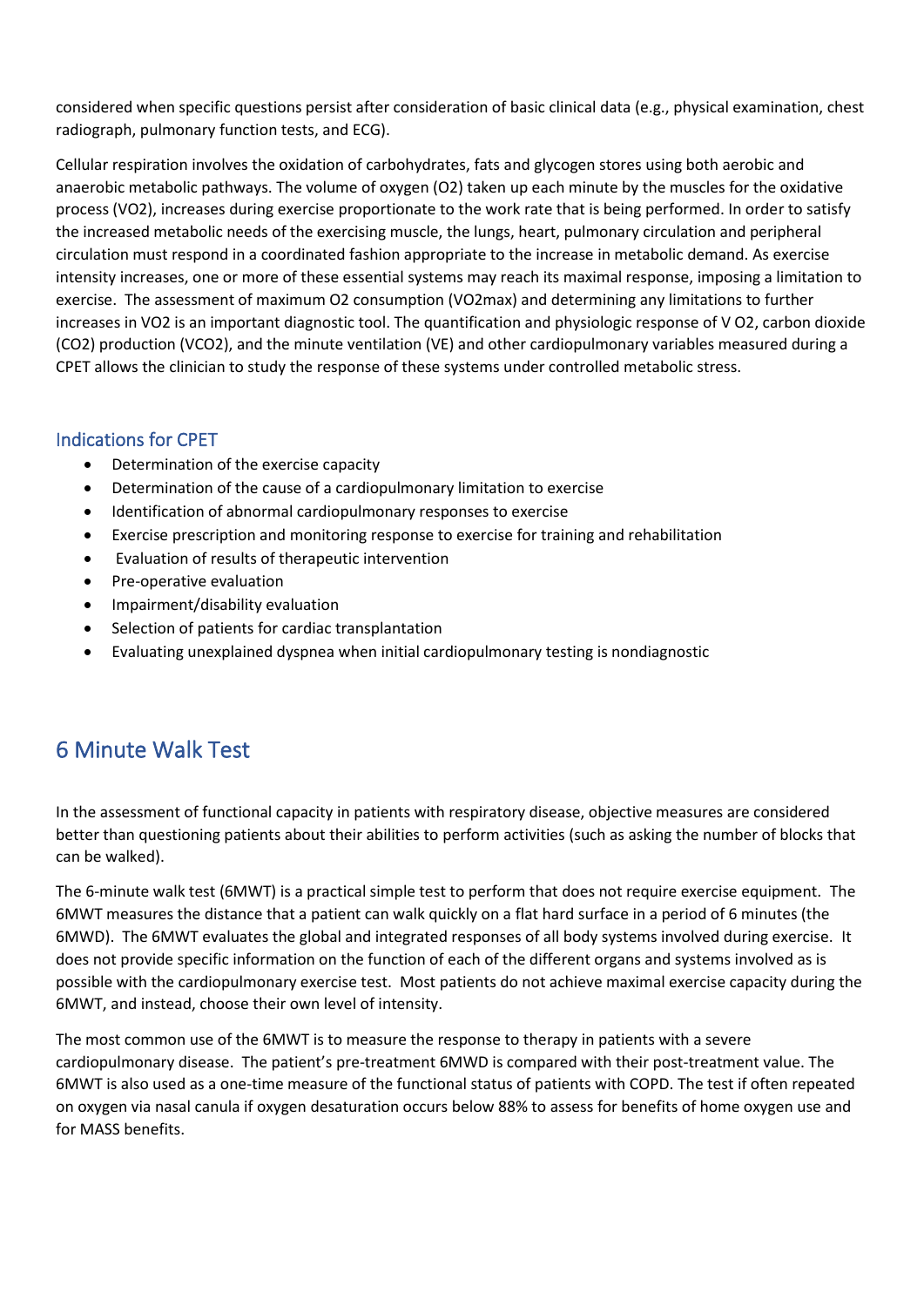### <span id="page-9-0"></span>Indications for 6MWT

- Functional status for those with moderate to severe cardiopulmonary disease
- Response to medical or surgical intervention for patients with cardiopulmonary disease
- To assess suitability for certain medications such as for treatment of PAH
- To assess for suitability for home oxygen (MASS evaluation)
- Pre-operative risk assessment
- Assessment as part of pulmonary rehabilitation

#### <span id="page-9-1"></span>Contraindications for 6MWT

- Unstable angina and myocardial infarction during previous month
- Heart rate at rest above 120
- Blood pressure above 180/100

# <span id="page-9-2"></span>Allergen Skin Prick Testing

Skin prick testing is a diagnostic aid in atopic detection and can identify a specific allergen. It is generally performed by a prick test on the body's surface (cutaneous). The skin prick test is sensitive in the detection of the skin sensitizing antibody IgE. Small amounts of allergen are introduced into the epidermis and non-vascular superficial dermis and interact with specific IgE bound to cutaneous mast cells. Histamine and other mediators are released, leading to a visible "wheal-and-flare" reaction peaking after about 15 minutes.

The skin prick test has good sensitivity and specificity for the presence of allergen-specific IgE and is in some cases more sensitive than in-vitro testing for specific IgE in serum. The discomfort is small and the risk of systemic reactions is minimal although not negligible. The skin prick test is the gold standard for detection of reactivity to aeroallergens and food proteins. Atopy is a genetically determined tendency to make specific IgE responses to common environmental allergens. A positive reaction to one or more of the allergens in the presence of negative controls, defines the patient as atopic.

Skin prick testing provides information about the presence of IgE to protein and peptide antigens (allergens). Allergens introduced via the skin interact with specific IgE bound to cutaneous mast cells. The nature of the change in the mast cell membrane is probably related to changes in Ca2+ permeability, allowing an influx of Ca2+ causing histamine and other mediators to be released. These produce the wheal and flare on the skin's surface.

#### <span id="page-9-3"></span>Indications for SPT

- Quantify atopy
- Asthma
- Differentiate between allergic and vasomotor rhinitis
- Food reactions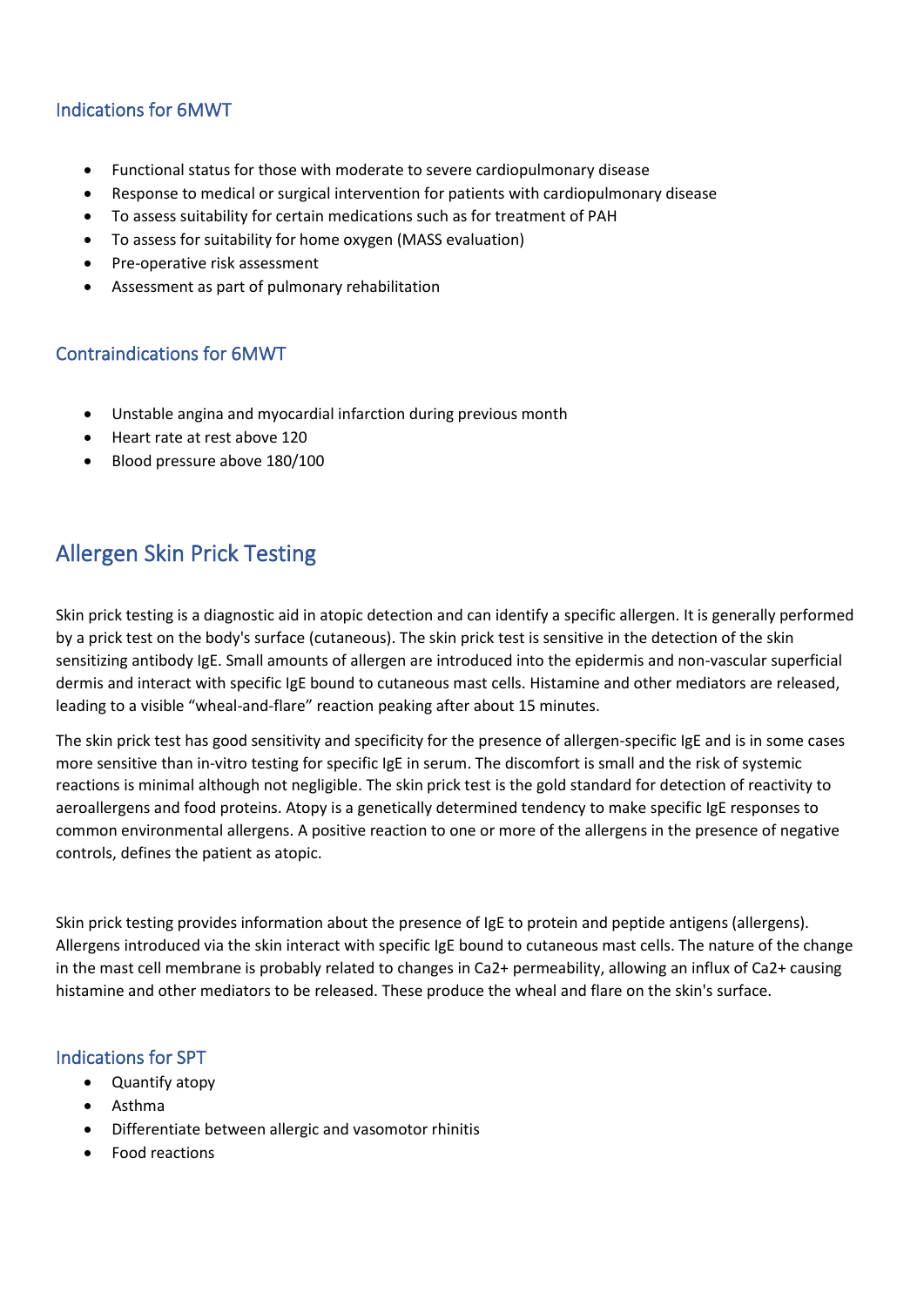# <span id="page-10-0"></span>Respiratory Muscle Strength

The measurement of respiratory muscle forces (or strength), maximum inspiratory pressure (MIP or PImax), and maximum expiratory pressure (MEP or PEmax), are direct tests that are simple to perform. They assess the aggregate force or pressure that respiratory muscles can generate against an occlusion at the mouth. PImax is an index of diaphragm strength, while PEmax measures the strength of abdominal and intercostal muscles.

### <span id="page-10-1"></span>Indications for Respiratory Muscle Strength Test

- Assess and quantify the degree of respiratory muscular weakness that may occur with neuromuscular diseases (e.g., amyotrophic lateral sclerosis, myasthenia gravis, and polymyositis), obstructive lung disease causing hyperinflation (e.g., emphysema, chronic bronchitis, and cystic fibrosis), and conditions requiring chronic steroid use, conditions with chest deformities, and unexplained dyspnea.
- Abnormal diagnostic test results [e.g., decreased forced vital capacity (FVC), peak flow, maximal voluntary ventilation (MVV), or abnormal chest radiograph].
- The PEmax gives information about the potential for effective cough and ability for secretion clearance.
- Diagnosis and management of a patient with actual or suspected injury to the diaphragm or other respiratory muscles.
- Evaluate the effectiveness of therapy designed to improve respiratory muscle strength.

# <span id="page-10-2"></span>HAST: Hypoxic Altitude Simulation Test

A decrease in barometric pressure is the basic cause of hypoxic problems in high altitude physiology because as the barometric pressure decreases, the partial pressure of oxygen decreases proportionally. Subjects with airway disease who travel in commercial aircraft are exposed to a varying hypobaric environment, resulting in a reduced partial pressure of oxygen, regardless of the maintenance of a pressure gradient between the cabin and external atmosphere. Regulations state that cabin pressure altitude should remain below 2438m (8000ft) at the maximum aircraft operating altitude. Exposure to altitude by air travel may have deleterious effects on subjects with underlying medical conditions.

At a maximum of 2438m cabin altitude, the cabin pressure will be 567mmHg, inspired oxygen tension at this pressure is 109mmHg, which is equivalent to ~15% oxygen at sea level. Reduced ambient partial pressure of oxygen exposure may exacerbate hypoxemia in those subjects with lung disease and may result in a decrease of oxygen saturations.

It has been shown that there is variability in cabin altitude during air travel and that cabin altitudes can exceed international guidelines. Increased cabin altitudes may cause hypoxemia in those subjects with moderate to severe lung disease. The test provides a direct assessment of subjective and physiological responses.

This test measures cardiopulmonary response to the inhalation of a hypoxic gas mixture equivalent to the partial pressure of inspired oxygen at maximum altitude (~15%02). Increasing hypoxia with increasing altitude can be a potential problem for subjects with hypoxemic chronic airway obstruction as in chronic bronchitis and or emphysema.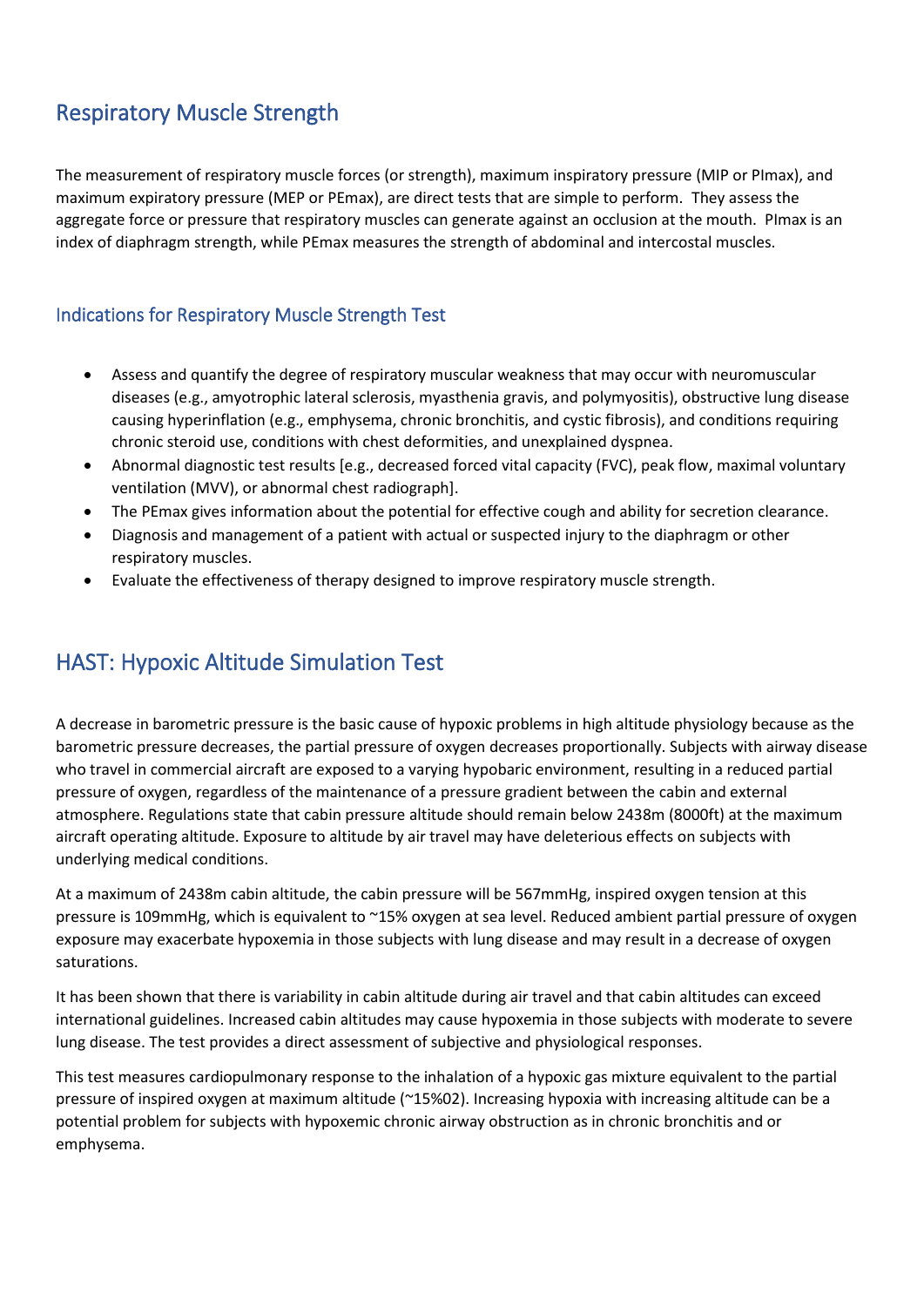### <span id="page-11-0"></span>Indications for HAST

- Patients wishing to fly by commercial airliner likely to develop PaO2 <55mmHg under in-flight conditions (COPD, other lung disease or cardiovascular disease resulting in PaO2 <72mmHg under sea-level, room air conditions)
- Pre-existing requirements for oxygen
- Other subjects with medical conditions at risk may include
- Obstructive sleep apnoea
- Parenchymal lung disease
- PaO2 of 60-70 mmHg

# <span id="page-11-1"></span>Overnight Oximetry

Pulse oximetry is a useful, non-invasive diagnostic and screening tool in patients with suspected Sleep Apnoea Syndrome (SAS). The lack of airflow during apnoeic periods can lead to recurrent episodes of hypoxemia that can be detected on oximetry as fluctuations in oxyhemoglobin saturation. This is characterised by the occurrence of an Apnoea-hypopnea index (AHI) of more than 10 or 15 apnoea's plus hypopneas per hour during sleep. The risk of cardiovascular and neuropsychological morbidity dramatically increases in untreated sleep apnoea as well as an increased risk of motor vehicle accident due to associated daytime somnolence.

In Australia, the prevalence of Obstructive Sleep Apnoea (OSA) is estimated to be:

- 25% of men have clinically significant OSA
- 9% of women have clinically significant OSA
- 4% of men and women have symptomatic OSA

Overnight polysomnography (PSG) is the gold standard for confirmation of sleep apnoea syndrome. Due to the high occurrence of the disease and the high cost of a full polysomnograph, as well as the resource intensiveness and inconvenience of polysomnography, a simplified technique is desirable for diagnosing SAS.

Nocturnal desaturation constitutes one of the consequences of sleep apnoea and hypopnea. Appropriate analysis of Sp02 variability can be valuable as an initial screening test in helping to decide whether to proceed to further investigation of patients suspected of sleep-disordered breathing.

Overnight oximetry allows an easy and widely applicable screening test for the absence of SAS. It is recommended that in the presence of a hypersomnolent patient, a negative oximetry result should always be followed up with complete polysomnography in order to exclude upper airway resistance syndrome or periodic leg movements.

### <span id="page-11-2"></span>Indications for Overnight Oximetry

- As a pre-curser to performing an overnight sleep study
- For those who have demonstrated oxygen saturations below 88% at rest
- Symptoms of disordered sleeping